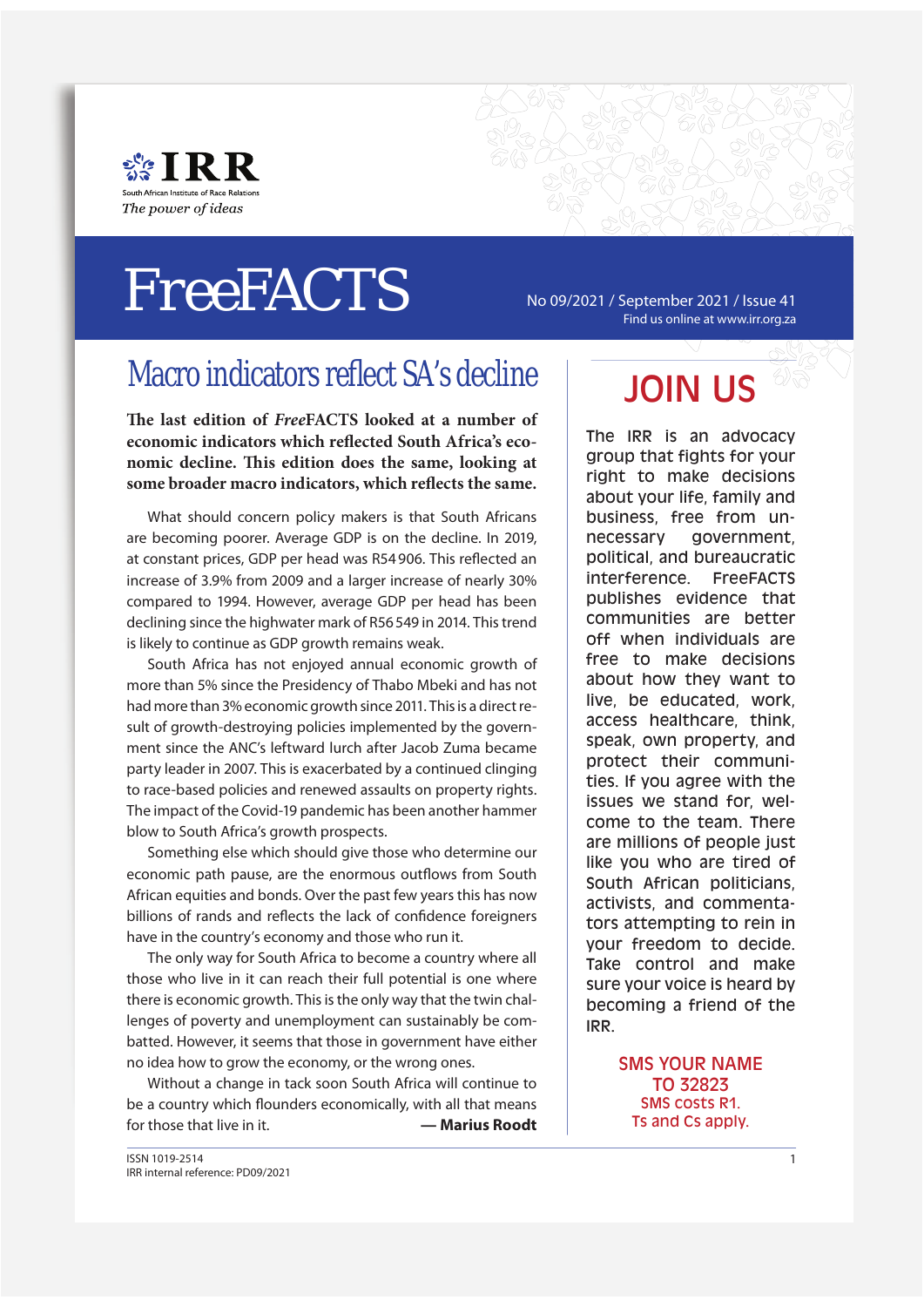|                     | Economic indicators, 1994-2019 |                      |
|---------------------|--------------------------------|----------------------|
|                     | <b>GDP</b> per                 | GFCF <sup>b</sup> as |
|                     | head <sup>a</sup>              | a % of               |
| Year                | R                              | <b>GDP</b>           |
| 1994                | 42 849                         | 16.1%                |
| 1995                | 43 267                         | 17.0%                |
| 1996                | 44 193                         | 17.2%                |
| 1997                | 44 4 20                        | 17.6%                |
| 1998                | 43720                          | 18.1%                |
| 1999                | 43 826                         | 16.1%                |
| 2000                | 44 735                         | 15.6%                |
| 2001                | 45 075                         | 15.5%                |
| 2002                | 45 798                         | 15.2%                |
| 2003                | 46 287                         | 16.0%                |
| 2004                | 47 605                         | 16.5%                |
| 2005                | 49 335                         | 17.2%                |
| 2006                | 51 331                         | 18.9%                |
| 2007                | 53 334                         | 20.6%                |
| 2008                | 54 322                         | 23.5%                |
| 2009                | 52 838                         | 21.5%                |
| 2010                | 53 823                         | 19.3%                |
| 2011                | 54 968                         | 19.1%                |
| 2012                | 55 543                         | 19.2%                |
| 2013                | 56 232                         | 20.4%                |
| 2014                | 56 549                         | 20.4%                |
| 2015                | 56 470                         | 20.3%                |
| 2016                | 55 914                         | 19.4%                |
| 2017<br>2018        | 55 930                         | 18.8%<br>18.2%       |
| 2019                | 55 595<br>54 906               | 17.9%                |
| Change              |                                |                      |
| 1994-2019           | 28.1%                          | 11.2%                |
| Change<br>2009-2019 | $3.9\%$                        | $-16.7%$             |

*Source*: South African Reserve Bank (SARB), www.resbank.co.za, time series data, accessed 8 October 2020

a At constant 2010 prices.

b GFCF = Gross Fixed Capital Formation (also known as Gross Domestic Fixed Investment).

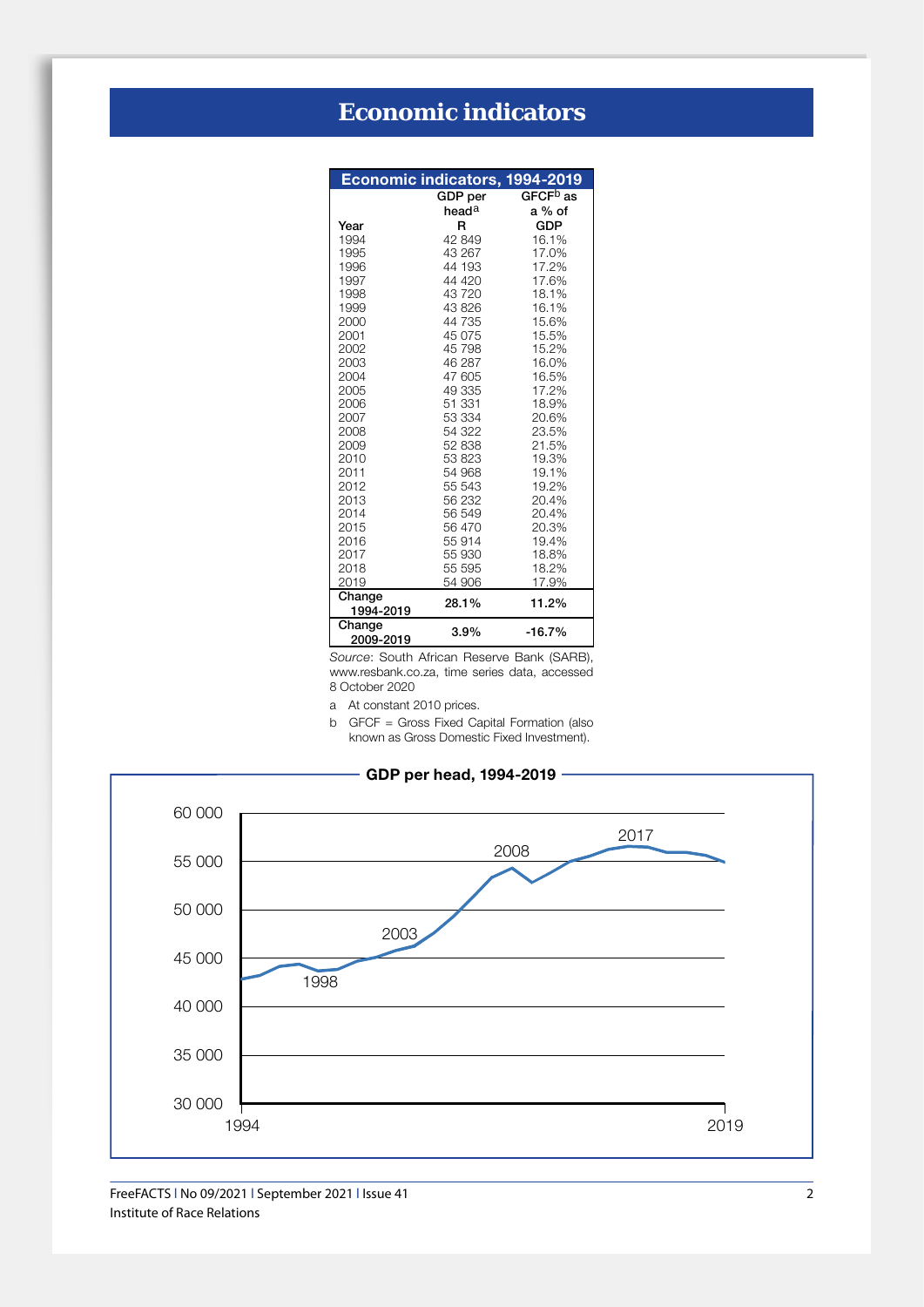| Economic growth, 1994-2019 |                            |      |                            |  |  |  |
|----------------------------|----------------------------|------|----------------------------|--|--|--|
| Year                       | <b>Real GDP</b><br>growtha | Year | <b>Real GDP</b><br>growtha |  |  |  |
| 1994                       | 3.2%                       | 2007 | 5.4%                       |  |  |  |
| 1995                       | 3.1%                       | 2008 | 3.2%                       |  |  |  |
| 1996                       | 4.3%                       | 2009 | $-1.5%$                    |  |  |  |
| 1997                       | 2.6%                       | 2010 | 3.0%                       |  |  |  |
| 1998                       | 0.5%                       | 2011 | 3.3%                       |  |  |  |
| 1999                       | 2.4%                       | 2012 | 2.2%                       |  |  |  |
| 2000                       | 4.2%                       | 2013 | 2.5%                       |  |  |  |
| 2001                       | 2.7%                       | 2014 | 1.8%                       |  |  |  |
| 2002                       | 3.7%                       | 2015 | 1.2%                       |  |  |  |
| 2003                       | 2.9%                       | 2016 | 0.4%                       |  |  |  |
| 2004                       | 4.6%                       | 2017 | 1.4%                       |  |  |  |
| 2005                       | 5.3%                       | 2018 | 0.8%                       |  |  |  |
| 2006                       | 5.6%                       | 2019 | 0.2%                       |  |  |  |

*Source*: South African Reserve Bank (SARB), www.resbank.co.za, time series data, accessed 8 October 2020

a GDP = Gross Domestic Product. At market prices.

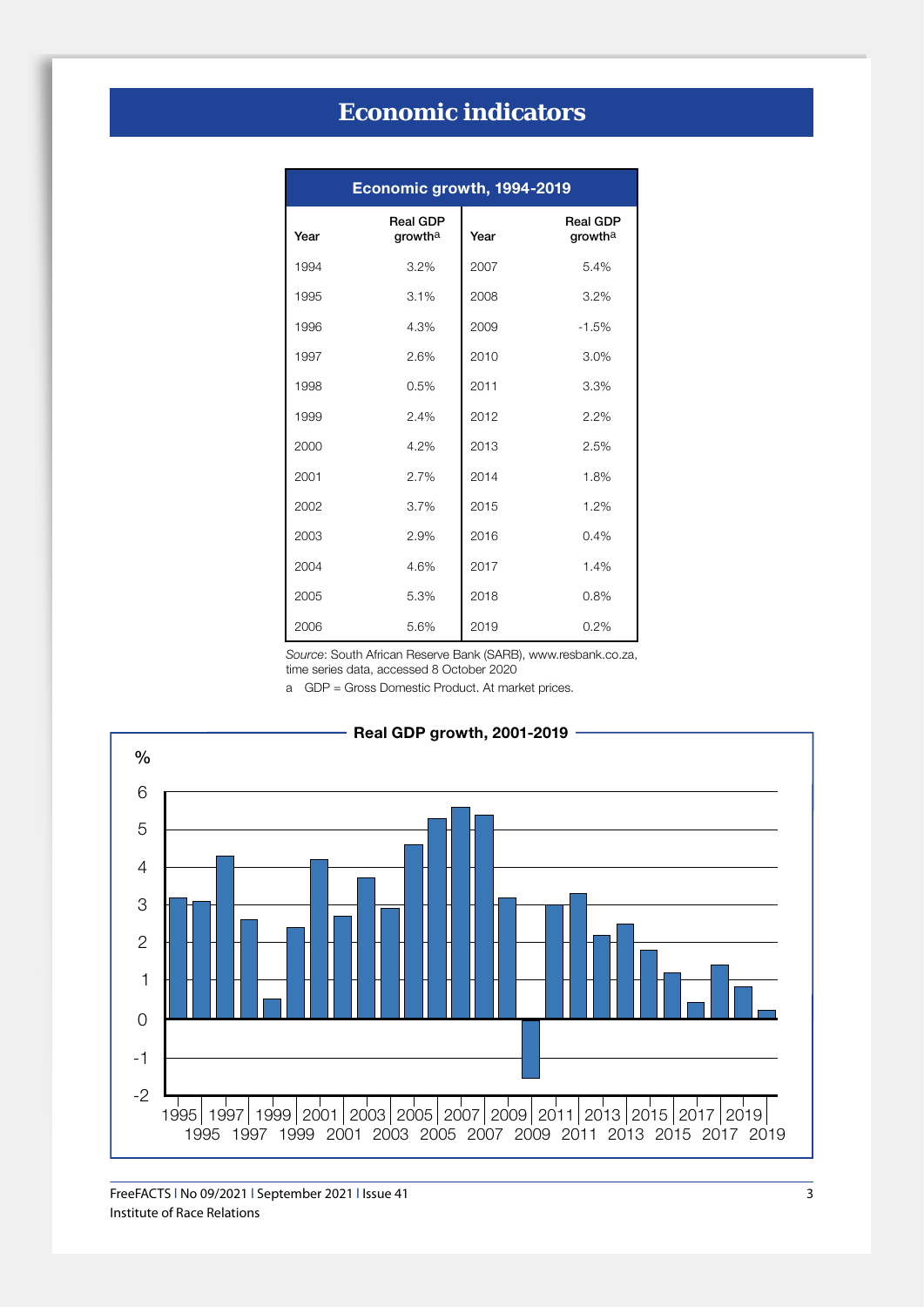

| <b>Inflation, 1994-2019</b> |                                    |      |                                    |      |                        |  |
|-----------------------------|------------------------------------|------|------------------------------------|------|------------------------|--|
| Year                        | Headline<br>inflation <sup>d</sup> | Year | Headline<br>inflation <sup>d</sup> | Year | Headline<br>inflationd |  |
| 1994                        | 9.0%                               | 2003 | 5.8%                               | 2012 | 5.7%                   |  |
| 1995                        | 8.7%                               | 2004 | 1.4%                               | 2013 | 5.7%                   |  |
| 1996                        | 7.4%                               | 2005 | 3.4%                               | 2014 | 6.1%                   |  |
| 1997                        | 8.6%                               | 2006 | 4.7%                               | 2015 | 4.6%                   |  |
| 1998                        | 6.9%                               | 2007 | 7.1%                               | 2016 | 6.4%                   |  |
| 1999                        | 5.1%                               | 2008 | 11.5%                              | 2017 | 5.3%                   |  |
| 2000                        | 5.3%                               | 2009 | 7.1%                               | 2018 | 4.7%                   |  |
| 2001                        | 5.7%                               | 2010 | 4.3%                               | 2019 | 4.1%                   |  |
| 2002                        | 9.2%                               | 2011 | 5.0%                               |      |                        |  |

*Source*: Statistics South Africa (Stats SA), Consumer Price Index October 2020, Statistical release P0141, 28 October 2020

a Consumer Price Index. Base year December 2016 = 100.